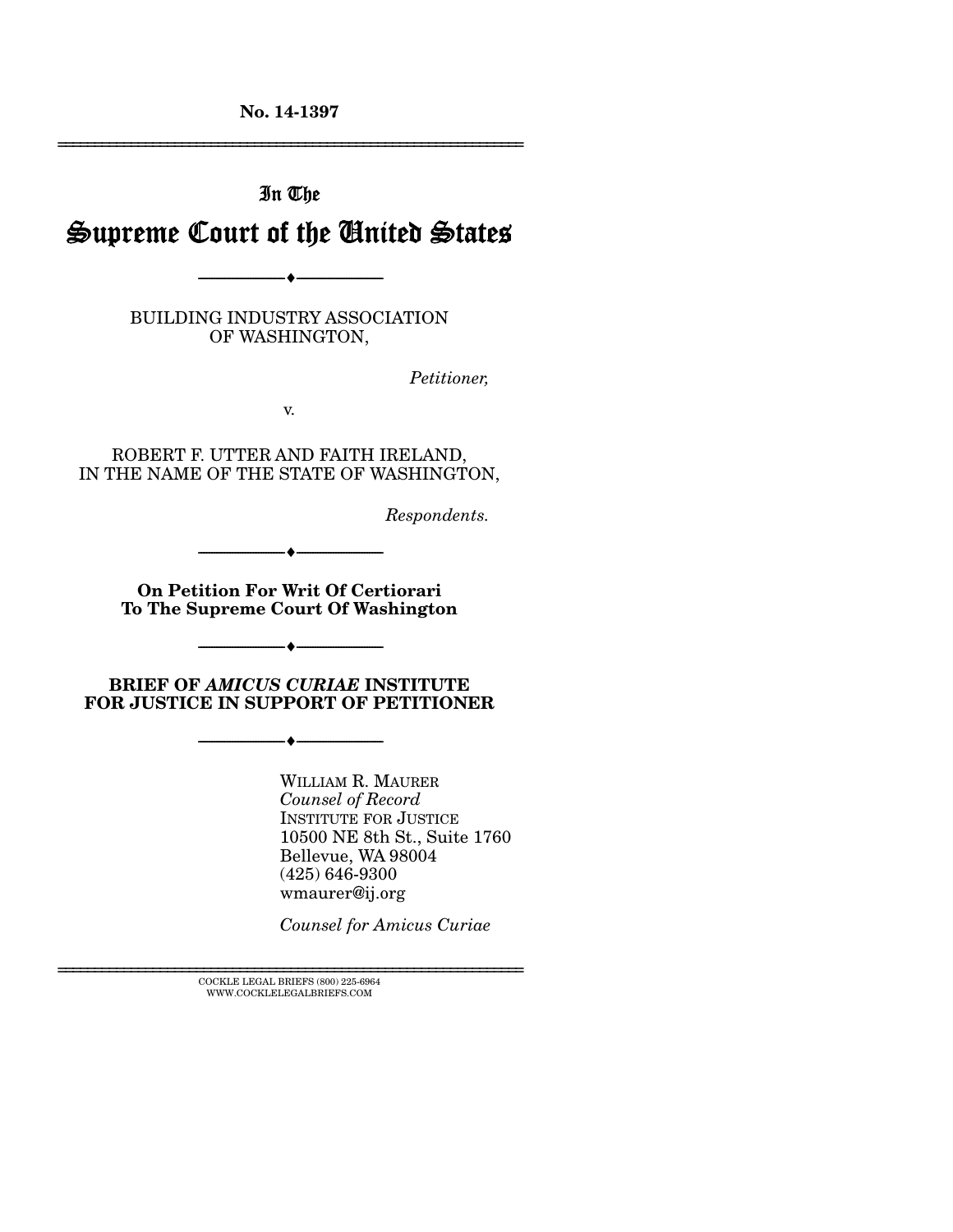## TABLE OF CONTENTS

Page

| INTEREST OF AMICUS CURIAE                                                                                                                                   | 1              |
|-------------------------------------------------------------------------------------------------------------------------------------------------------------|----------------|
| SUMMARY OF THE ARGUMENT                                                                                                                                     | $\overline{2}$ |
|                                                                                                                                                             | 4              |
| THIS COURT SHOULD GRANT THE<br>I.<br>PETITION TO HOLD THAT THE DEFI-<br>NITION OF "POLITICAL COMMITTEE" IS<br>UNCONSTITUTIONAL                              | 4              |
| A. BEING CLASSIFIED AS A POLITI-<br>CAL COMMITTEE COMES WITH<br>SIGNIFICANT REGULATORY BUR-                                                                 | 4              |
| B. BUCKLEY ERRONEOUSLY APPLIED<br>THE DOCTRINE OF CONSTITU-<br>TIONAL AVOIDANCE TO REWRITE<br>THE SCOPE AND MEANING OF<br>FECA'S DEFINITION OF "POLITI-     | 8              |
| C. THE COURT'S MISAPPLICATION<br>OF THE DOCTRINE OF CONSTITU-<br>TIONAL AVOIDANCE HAS RESULTED<br>IN CONFLICTING AND UNEVEN<br>APPLICATIONS ACROSS THE CIR- |                |
| CUITS AND IN THE STATES                                                                                                                                     | 13             |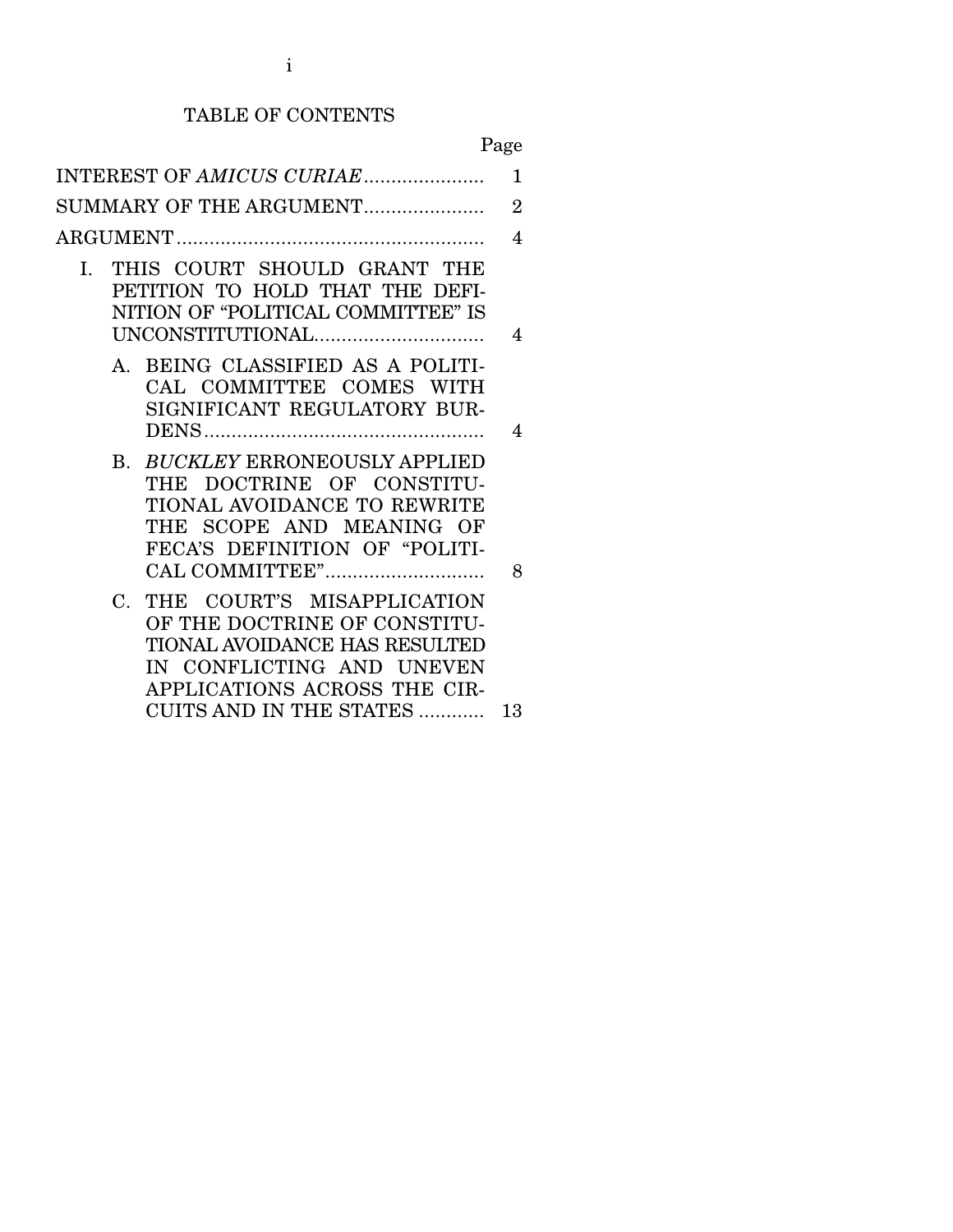TABLE OF CONTENTS – Continued

Page

 II. EXTENDING POLITICAL COMMITTEE STATUS TO ORGANIZATIONS THAT HAVE POLITICAL ACTIVITY AS "A" MAJOR PURPOSE IS INCONSISTENT WITH *BUCKLEY* AND CREATES SIG-NIFICANT VAGUENESS PROBLEMS ...... 15 CONCLUSION ..................................................... 18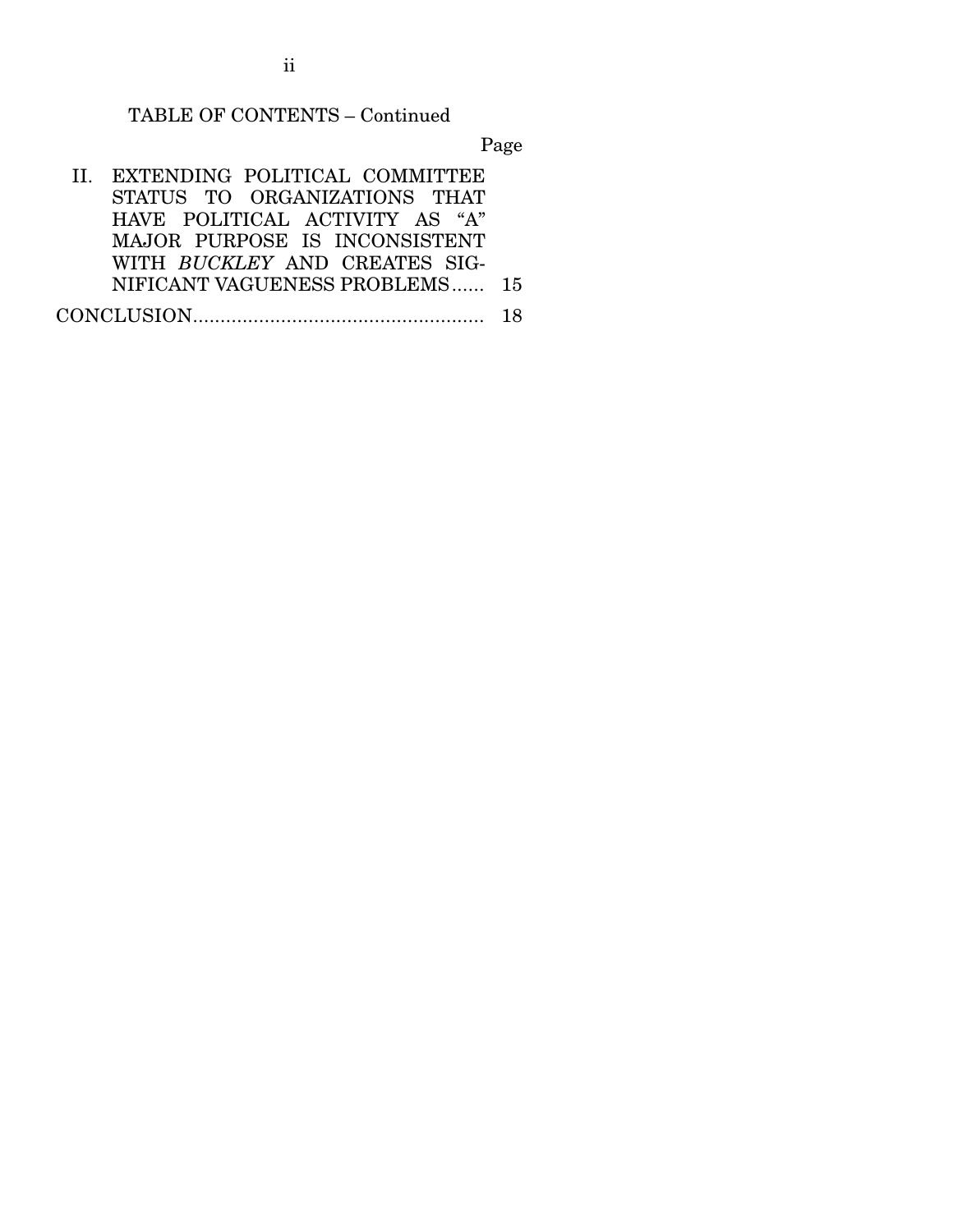## TABLE OF AUTHORITIES

## Page

## CASES

| Am. Civil Liberties Union, Inc. v. Jennings, 366                                            |
|---------------------------------------------------------------------------------------------|
| Arizona Free Enterprise Club's Freedom Club<br>PAC v. Bennett, 564 U.S. __, 131 S. Ct. 2806 |
|                                                                                             |
| Citizens United v. FEC, 558 U.S. 310 (2010)1, 6, 12                                         |
| Ctr. for Individual Freedom v. Madigan, 697                                                 |
| Davenport v. Washington Education Associa-                                                  |
| FEC v. Mass. Citizens for Life, Inc., 479 U.S.                                              |
| FEC v. Wis. Right to Life, Inc., 551 U.S. 449                                               |
| Human Life of Wash., Inc. v. Brumsickle, 624                                                |
| Indep. Inst. v. Coffman, 209 P.3d 1130 (Colo.                                               |
| Iowa Right to Life Comm. v. Tooker, 717 F.3d                                                |
| Minn. Citizens Concerned for Life, Inc. v.<br>Swanson, 692 F.3d 864 (8th Cir. 2012) 10      |
| N.C. Right to Life, Inc. v. Leake, 525 F.3d 274                                             |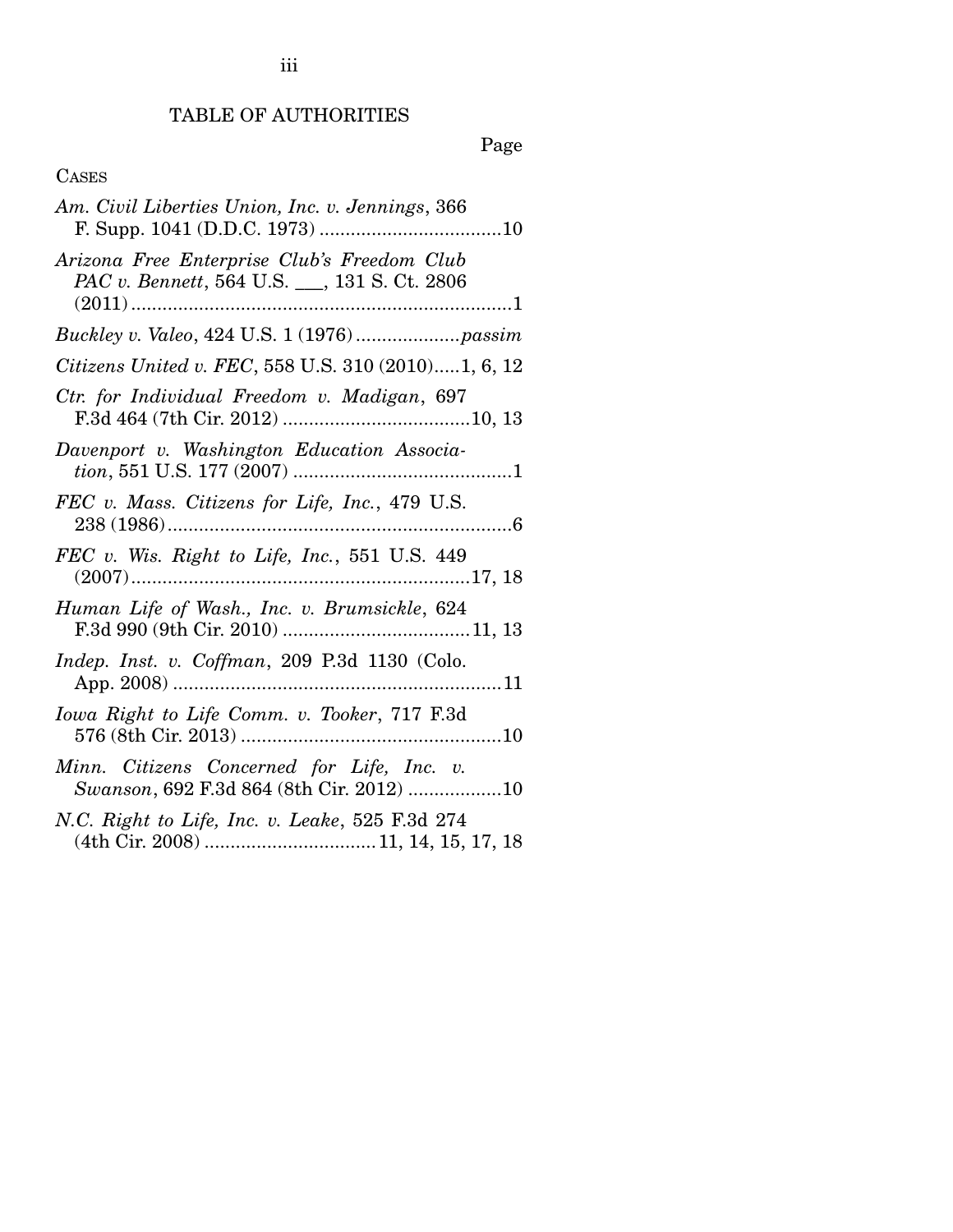iv

## TABLE OF AUTHORITIES – Continued

| Page                                           |
|------------------------------------------------|
| N.M. Youth Organized v. Herrera, 611 F.3d 669  |
| Nat'l Org. for Marriage v. McKee, 649 F.3d 34  |
|                                                |
| Staats v. Am. Civil Liberties Union, Inc., 422 |
| U.S. ex rel. Att'y Gen. v. Delaware & Hudson   |
| U.S. v. Nat'l Comm. for Impeachment, 469 F.2d  |
|                                                |
|                                                |

#### **STATUTES**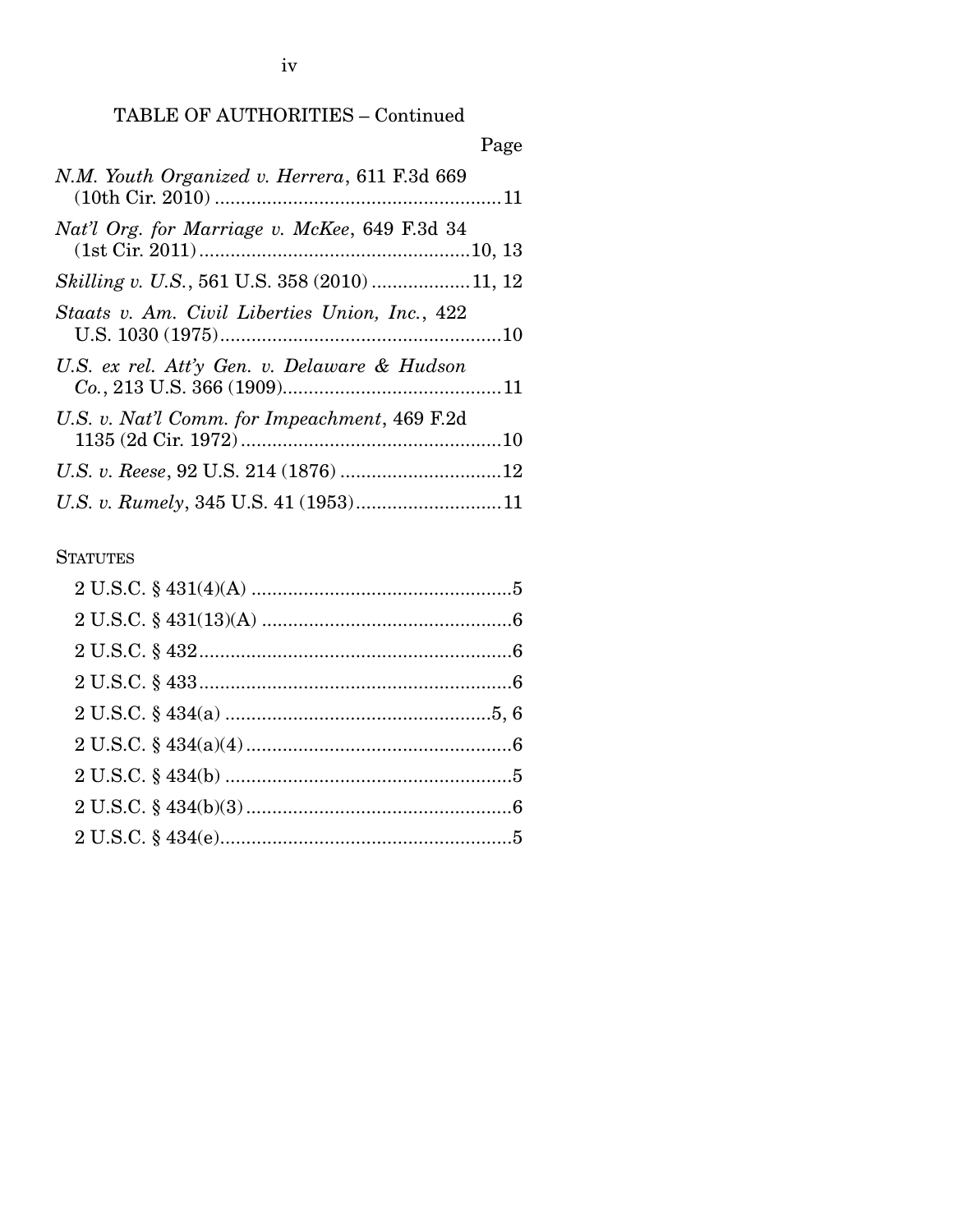## TABLE OF AUTHORITIES – Continued

|                               | Page |
|-------------------------------|------|
|                               |      |
| $2 U.S.C. § 441d(a) \dots 17$ |      |
|                               |      |
|                               |      |
|                               |      |
|                               |      |
|                               |      |
|                               |      |
|                               |      |

## RULES AND REGULATIONS

## OTHER AUTHORITIES

| Federal Election Commission, <i>Instructions</i> for<br>Statement of Organization (FEC FORM 1)8 |  |
|-------------------------------------------------------------------------------------------------|--|
| Clark M. Neily III, Terms of Engagement: How<br>Our Courts Should Enforce the Constitution's    |  |
| Promise of Limited Government (2013)11                                                          |  |
| Washington Public Disclosure Commission,<br>Political Committees: Campaign Disclosure           |  |
|                                                                                                 |  |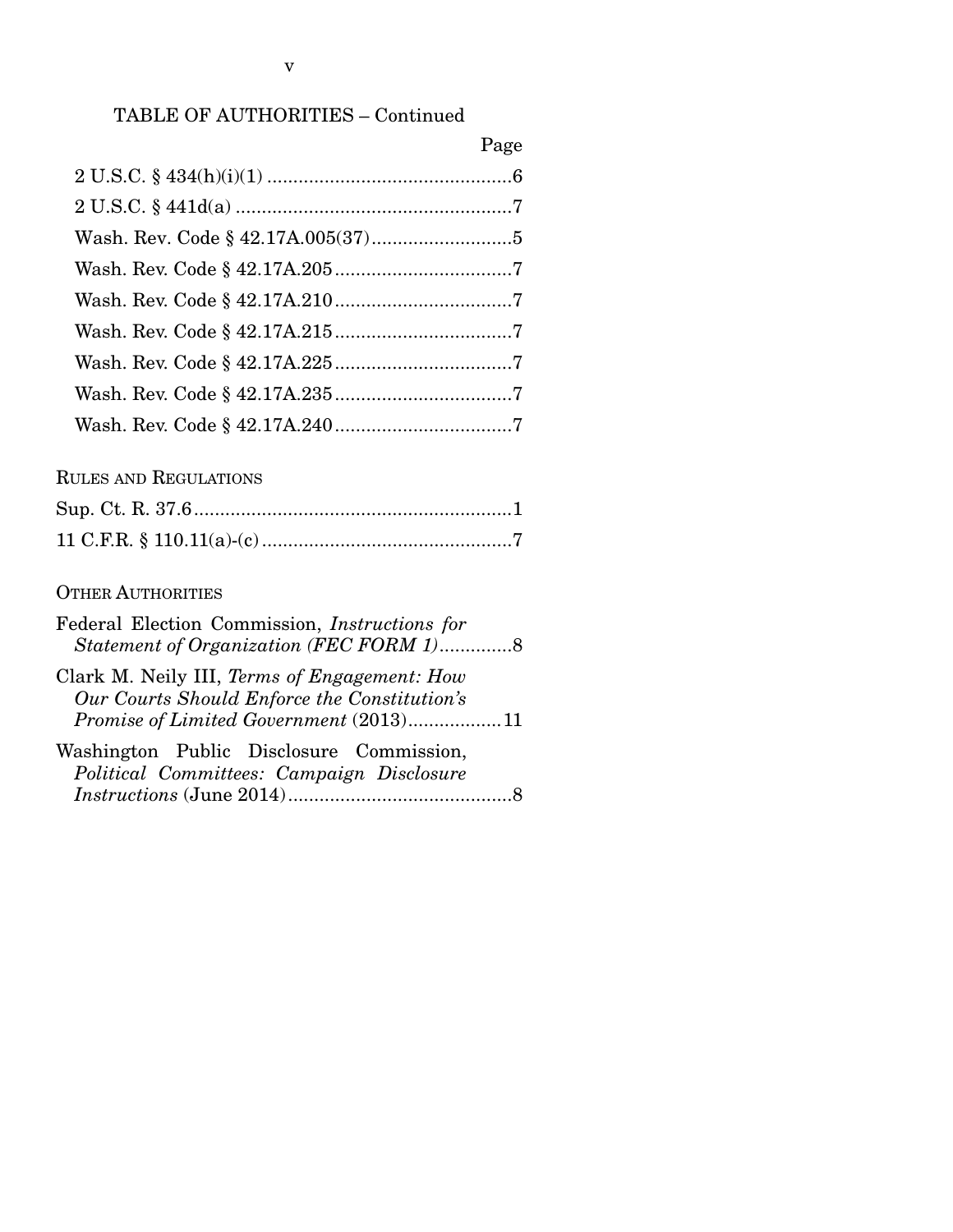#### **INTEREST OF** *AMICUS CURIAE*<sup>1</sup>

 Founded in 1991, the Institute for Justice is a nonprofit, public-interest legal center dedicated to defending the essential foundations of a free society: private property rights, economic and educational liberty, and the free exchange of ideas. As part of that mission, the Institute has litigated cases challenging laws that burden Americans' ability to peacefully communicate political messages to one another, including directly representing the plaintiffs in *Arizona Free Enterprise Club's Freedom Club PAC v. Bennett*, 564 U.S. \_\_\_, 131 S. Ct. 2806 (2011). The Institute has also filed *amicus curiae* briefs in numerous campaign finance cases, including *Citizens United v. FEC*, 558 U.S. 310 (2010), and *Davenport v. Washington Education Association*, 551 U.S. 177 (2007). The Institute is deeply concerned about the effect that the decision below will have on the ability of multi-purpose organizations to participate in the political process.

--------------------------------- ---------------------------------

<sup>1</sup> Pursuant to Sup. Ct. R. 37.6, *amicus curiae* and its counsel state that none of the parties to this case nor their counsel authored this brief in whole or in part, and that no person or entity made a monetary contribution specifically for the preparation or submission of this brief. *Amicus curiae* files this brief with the written consent of all parties, copies of which are on file in the Clerk's Office. All parties received timely notice of *amicus curiae*'s intention to file this brief.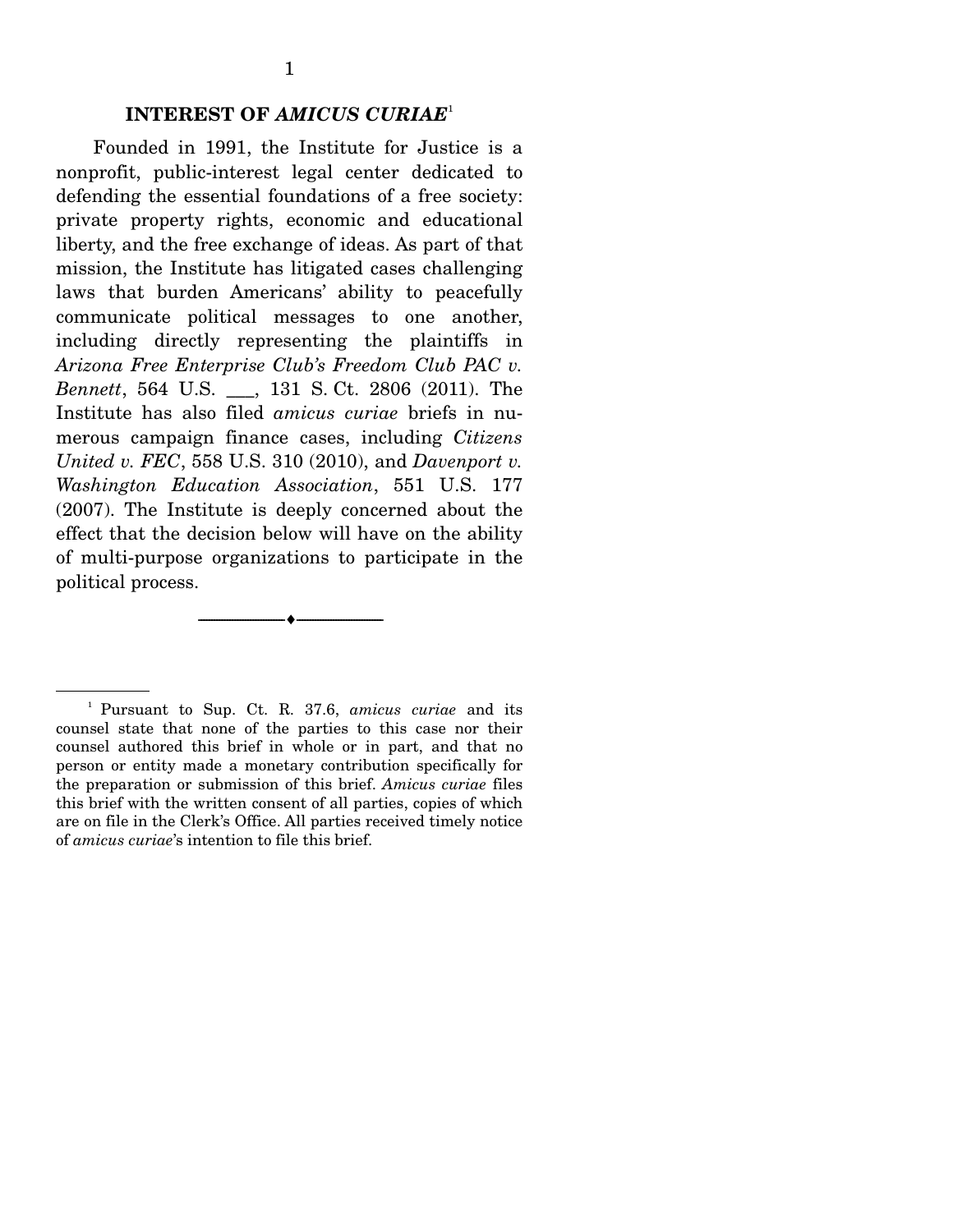#### **SUMMARY OF THE ARGUMENT**

 Thirty-nine years ago in *Buckley v. Valeo*, 424 U.S. 1, 79 (1976), this Court applied the doctrine of constitutional avoidance to rewrite the Federal Election Campaign Act (FECA) to limit the definition of "political committee." The Court narrowed the scope of the definition in order to save it from invalidation and protect political speech. However, the Court's rewrite of FECA has sown confusion for years, leaving political speakers to guess as to when and under what circumstances they will be forced to reorganize themselves into the political committee form.

 This confusion presents a threat to political speech in this country because of the consequences that come with being labelled a political committee. When the government designates an organization as a political committee, it does not simply require that that organization report its political contributions and expenditures. Instead, becoming a political committee comes with complex, perpetual, and burdensome reporting and organizational requirements. The risk of being classified as a political committee creates a strong incentive for speakers to stop speaking.

 Instead of adding words and qualifiers that were never in the statute, the Court in *Buckley* should have simply struck down the definition of political committee and left it to the legislative branch to craft a constitutional one. This case presents an excellent opportunity to rectify that mistake and expressly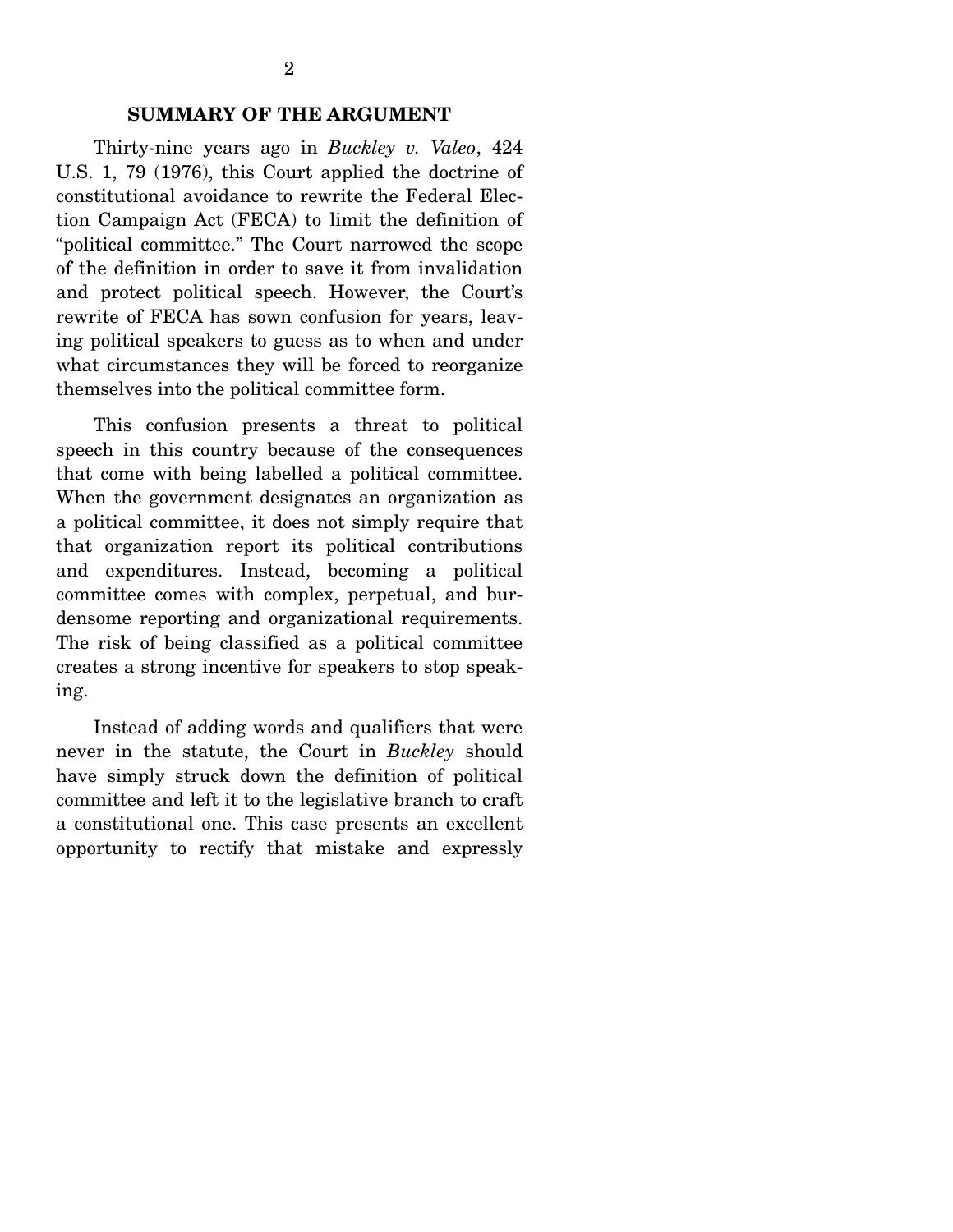require legislatures to define the term "political committee" in a reasonable manner to reach only a limited and clearly defined type of organization.

 The current state of affairs – different jurisdictions using varying tests with inconsistent standards – is unsustainable. Most, if not all, of the tests used by the federal and state courts to define political committees are subjective, create incentives for abuse, and chill free speech and association. This case in particular demonstrates the grave consequence of such nebulous standards, as here politically motivated private entities have used Washington's formless definition of "political committee" to persecute their political opponents for seven years about speech made in a long-ago election.

 Even if this Court were to adhere to *Buckley*'s definition of "political committee," however, the Washington Supreme Court misapplied it in this case. Like the First, Second, and Ninth Circuits, as well as the Colorado Court of Appeals, the Washington court concluded that the State may impose ongoing, complex, and invasive reporting requirements, along with unnecessary organizational changes, on multipurpose organizations with "a" major purpose of political activity. But that is not the standard this Court created in *Buckley*. The standard set out in *Buckley* was that political committees could only be those "organizations that are under the control of a candidate or *the* major purpose of which is the nomination or election of a candidate." *Buckley*, 424 U.S. at 79 (emphasis added). While still ill-defined and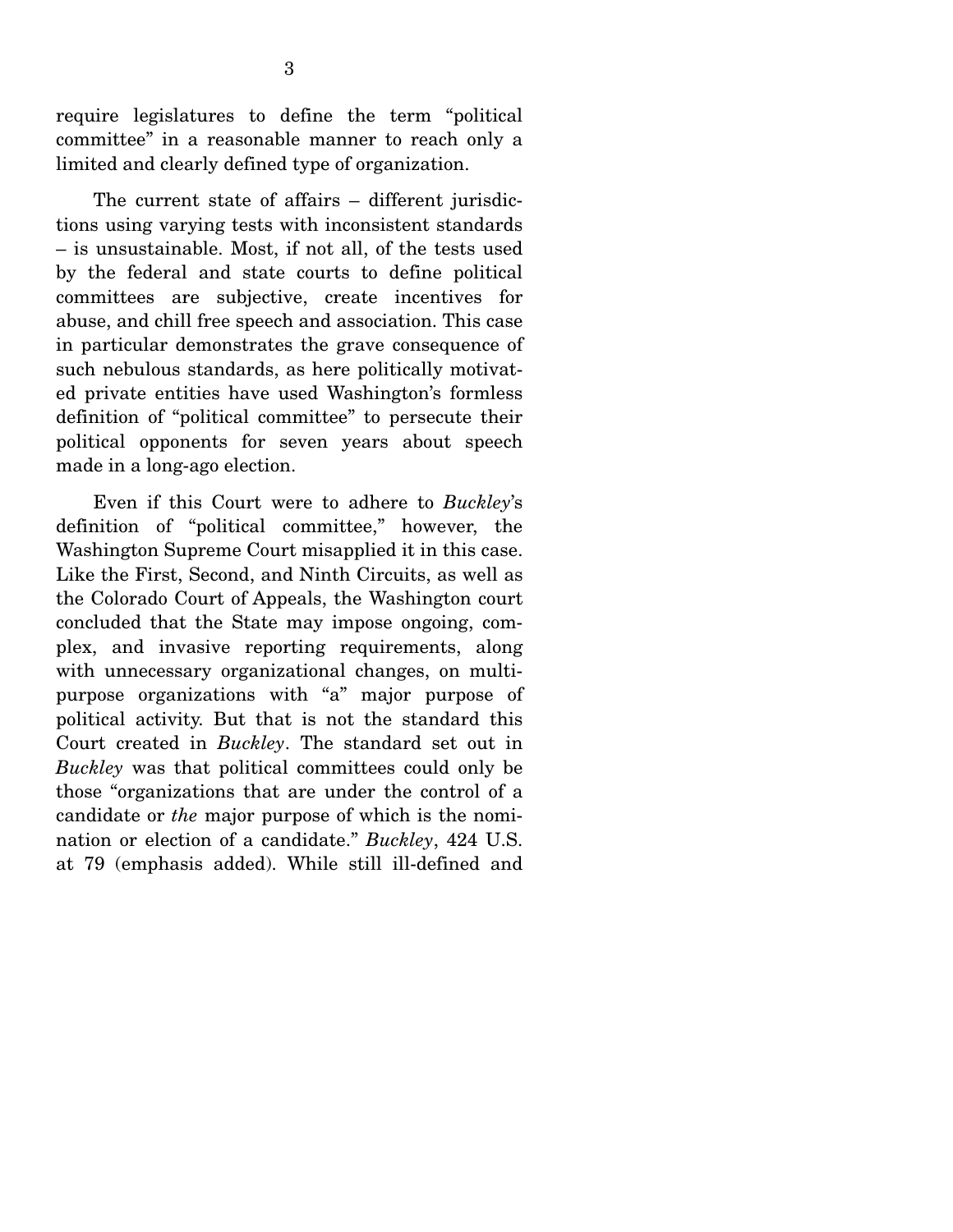prone to inconsistent application, the *Buckley* formulation is less amorphous than the incomprehensible test adopted by the Washington court and the circuit courts it followed.

 This Court should therefore grant the Building Industry Association of Washington's petition and conclude that Washington's definition of "political committee" is unconstitutional and that no saving interpretation should be applied to it. If Washington – or any other governmental entity – wishes to regulate "political committees," it may only do so by first defining what they are in a constitutional manner. At the very least, this Court should grant the petition and establish that the national standard for designating an organization a political committee is the one set forth in *Buckley*, and not the unconstitutional approach used by the Washington court and some federal courts.

#### **ARGUMENT**

--------------------------------- ---------------------------------

### **I. THIS COURT SHOULD GRANT THE PE-TITION TO HOLD THAT THE DEFINI-TION OF "POLITICAL COMMITTEE" IS UNCONSTITUTIONAL.**

#### **A. BEING CLASSIFIED AS A POLITICAL COMMITTEE COMES WITH SIGNIFI-CANT REGULATORY BURDENS.**

 This case is about when, and under what circumstances, the government may transform a speaker on political issues into a heavily regulated entity.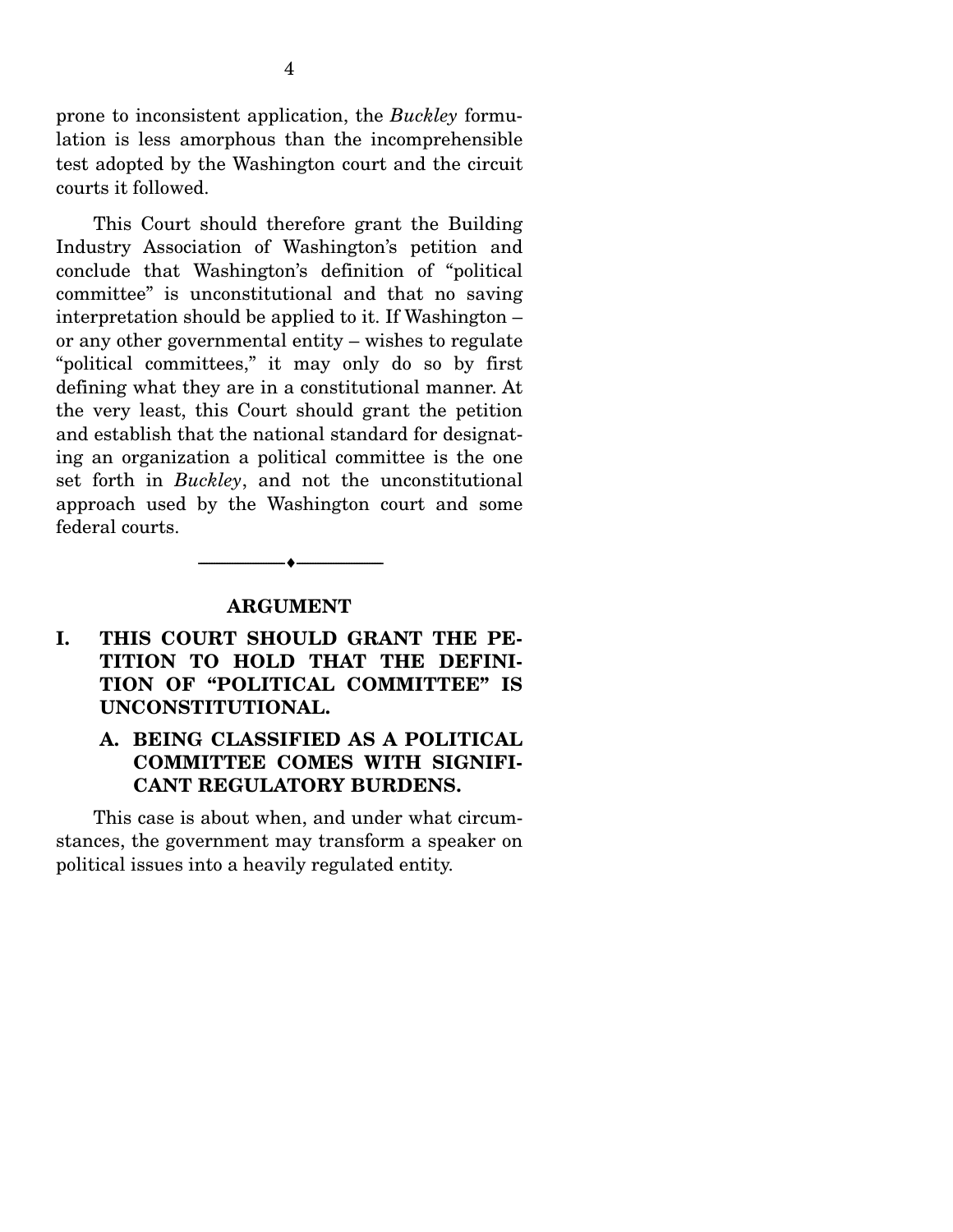In *Buckley*, this Court considered the reporting requirements for "political committees" and others under Section 434(a), (b), and (e) of the Federal Election Campaign Act of 1971 (FECA). In this case, the Washington Supreme Court considered the definition of "political committee" under Washington's Fair Campaign Practices Act (FCPA). The definition of "political committee" in both FECA and FCPA are objectively clear, if terribly overbroad. Under both statutes, a political committee is any organization having the expectation, or actually receives, contributions or makes expenditures in support of or in opposition to any political campaign. *See* 2 U.S.C. § 431(4)(A) ("political committee" means, among other things, "any committee, club, association, or other group of persons which receives contributions aggregating in excess of \$1,000 during a calendar year or which makes expenditures aggregating in excess of \$1,000 during a calendar year"); Wash. Rev. Code § 42.17A.005(37) (a political committee is "any person (except a candidate or an individual dealing with his or her own funds or property) having the expectation of receiving contributions or making expenditures in support of, or opposition to, any candidate or any ballot proposition").

 To be sure, there are some slight differences – the Washington statute mandates that the contributions or expenditures must be for political activity, even if such contributions or expenditures total \$0.01, while the federal statute turns any organization that accepts contributions or makes expenditures in excess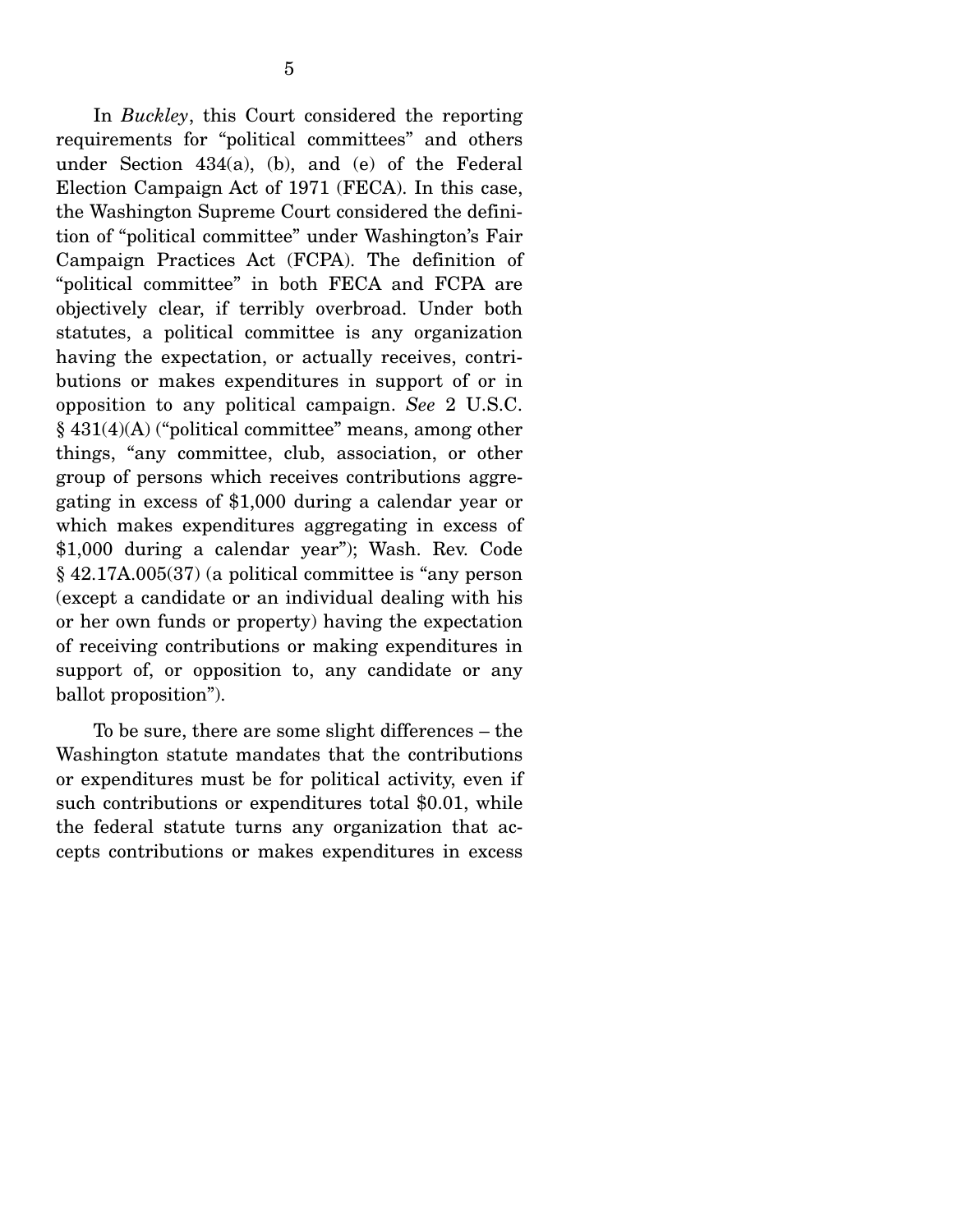of \$1,000, for whatever reason, into a political committee.

 At both the federal and state level, moreover, the consequences of having the government designate a preexisting, multi-purpose organization as a political committee are severe and disruptive. Status as a political committee is accompanied by a "full panoply of regulations" that significantly burdens political speech and association. *FEC v. Mass. Citizens for Life, Inc.*, 479 U.S. 238, 255, 262 (1986). *See also id.* at 266 (O'Connor, J., concurring); *accord Citizens United*, 558 U.S. at 337 (political committees are "expensive to administer and subject to extensive regulations"). Federal political committees must, upon formation, file a statement of organization with the Federal Election Commission and appoint a treasurer who in turn must ensure that the committee complies with federal campaign laws. 2 U.S.C. §§ 432, 433. A political committee has a continuous obligation to report to the FEC. *Id.* at § 434(a). The committee must file these reports on a monthly, quarterly, or semiannual basis. *Id.* at § 434(a)(4). These reports must itemize all receipts and disbursements of the committee exceeding \$200. *Id.* at  $§$  434(b)(3). These reports must list the name, address, and employer of each contributor and the amount of his or her contribution. *Id.* at  $\S$  434(h)(i)(1) and  $§$  431(13)(A). Finally, the committee must include a disclaimer with the name of the committee and its address, telephone number, or website address on all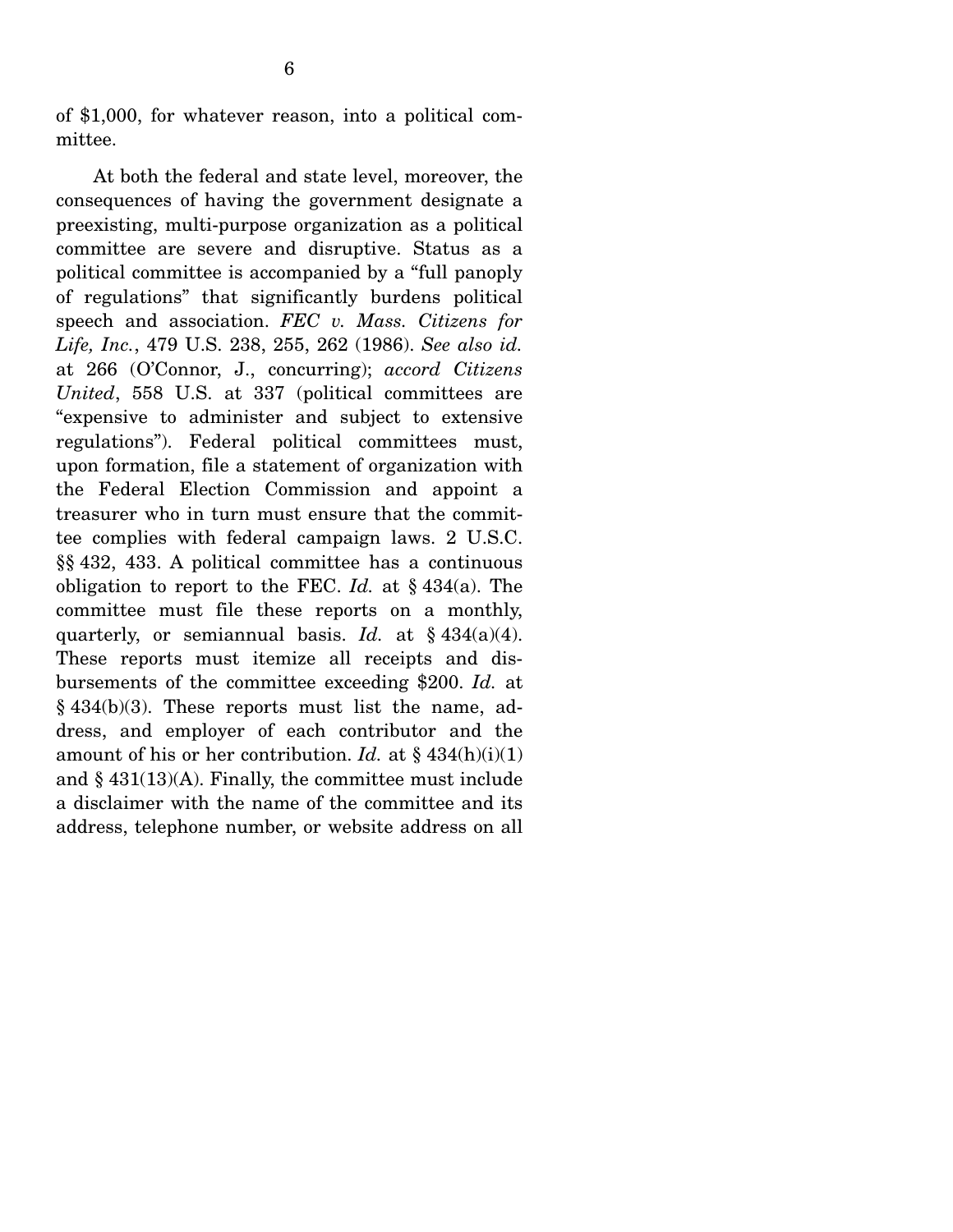public communications. *Id.* at § 441d(a); 11 C.F.R.  $§ 110.11(a)-(c).$ 

 The law addressed by the Washington Supreme Court in this case imposes similarly complex, ongoing requirements on political committees in the Evergreen State. In Washington, political committees must file a statement of organization with the Washington Public Disclosure Commission (PDC) within two weeks of having its expectation to, or actually receiving or making, contributions or expenditures and list its name and address, its affiliated organizations, the names and addresses of its officers, the name and address of its bank, and it must identify what political effort it supports. Wash. Rev. Code § 42.17A.205.<sup>2</sup> It must appoint a treasurer, *id.* at § 42.17A.210, and choose a bank. *Id.* at § 42.17A.215. The committee must file monthly reports with the PDC until it dissolves. *Id.* at § 42.17A.225. This report must contain a list of all contributions received and expenditures made in the month, as well as pledges, loans, promissory notes, transferred funds, any debts, and what it does with surplus funds. *Id.* at §§ 42.17A.235, .240. During election years, it must report its bank deposits weekly. *Id.* at § 42.17A.235.

<sup>&</sup>lt;sup>2</sup> The PDC is the government agency primarily charged with enforcing Washington's campaign finance laws. It declined to prosecute the Building Industry Association of Washington (BIAW). App. 4-5. Instead, politically interested private parties pursued BIAW under Washington's private enforcement provision. App. 103.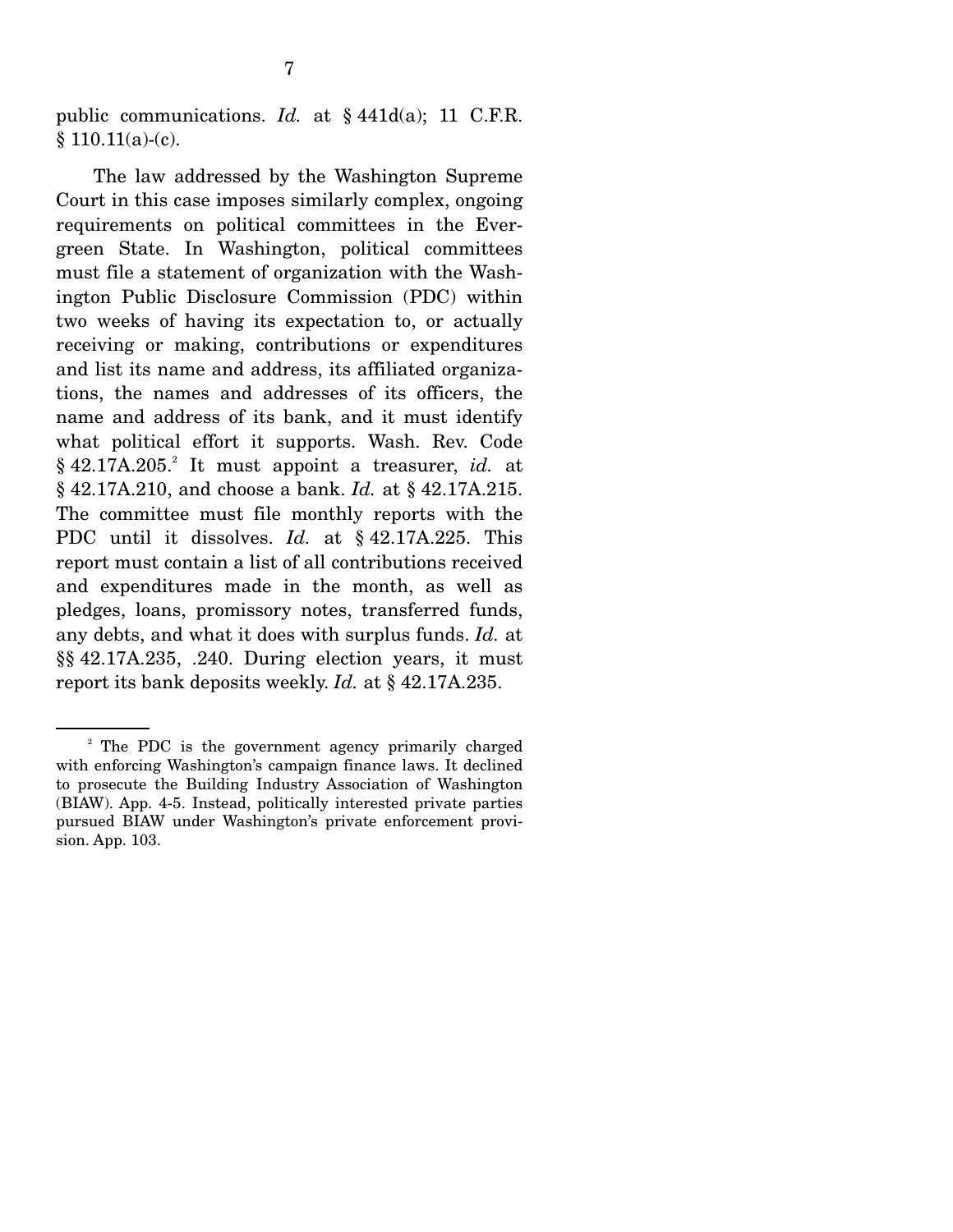Thus, being designated as a political committee, in both Washington and at the federal level, is not simply a matter of "transparency" or "disclosure" – it is the government-mandated transformation of an organization into a heavily regulated entity subject to extensive, ongoing requirements. These requirements are unusually complex. The FEC's instruction pamphlet for just starting an independent expenditure committee is three, three-column, single-spaced pages long. *See* Federal Election Commission, *Instructions for Statement of Organization (FEC FORM 1)*, *available at*, http://www.fec.gov/pdf/forms/fecfrm1i.pdf. Not to be outdone, the PDC's instruction book for political committees is *90 pages long*. *See* Washington Public Disclosure Commission, *Political Committees: Campaign Disclosure Instructions* (June 2014), *available at*, http://www.pdc.wa.gov/archive/filerassistance/manuals/ pdf/2014/Political.Committee.Manual.2014.pdf. *See also* App. 130 (dissenting judge of the Washington Court of Appeals classifying Washington's political committee requirements as "detailed," "burdensome," and "largely irrelevant").

### **B.** *BUCKLEY* **ERRONEOUSLY APPLIED THE DOCTRINE OF CONSTITUTION-AL AVOIDANCE TO REWRITE THE SCOPE AND MEANING OF FECA'S DEFINITION OF "POLITICAL COM-MITTEE."**

 As noted above, the definitions of "political committee" under both federal and Washington law are objectively clear. Both are incredibly broad,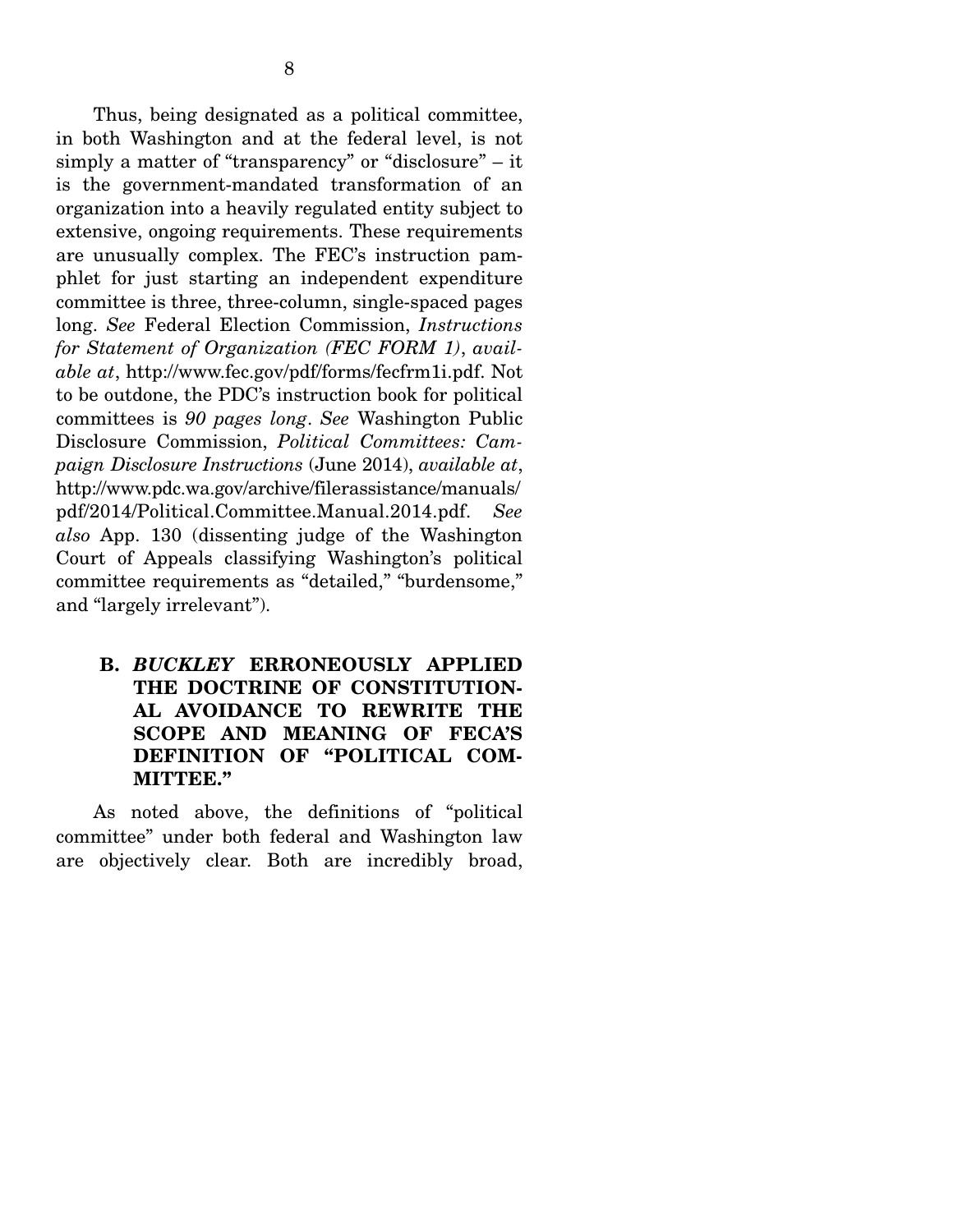however, and the consequences for being designated a political committee are severe. Thus, simply applying the statutes as written would turn large numbers of organizations into political committees if they engaged in minimal participation in politics. It is therefore not surprising that the Court in *Buckley* recognized that the federal definition could not be applied as written. Rather than strike the law down and leave it to Congress to attempt to draft a constitutional definition, however, the *Buckley* Court rewrote the statute to insert limits uncontemplated by

Congress and untested by the legislative process.

 In particular, the *Buckley* Court found that the definition of "political committee" in FECA "raise[d] serious problems of vagueness" and that "fear of incurring [FECA's civil and criminal sanctions] may deter those who seek to exercise protected First Amendment rights." Buckley, 424 U.S. at 76-77.<sup>3</sup> The Court noted that "[d]ue process requires that a criminal statute provide adequate notice" and that "[w]here First Amendment rights are involved, an even greater degree of specificity is required." *Id.* at 77 (quotation marks and citations omitted). In order to "avoid the shoals of vagueness," *id.* at 78, the Court

<sup>&</sup>lt;sup>3</sup> Although the Court phrased its concern in terms of vagueness, it is apparent that the Court believed that the statute as written was overly broad and would sweep in a vast array of organizations with only a tenuous connection to political activity. The "major purpose" interpretation thus better tailored the statute; it did not clarify it. *See Buckley*, 424 U.S. at 79.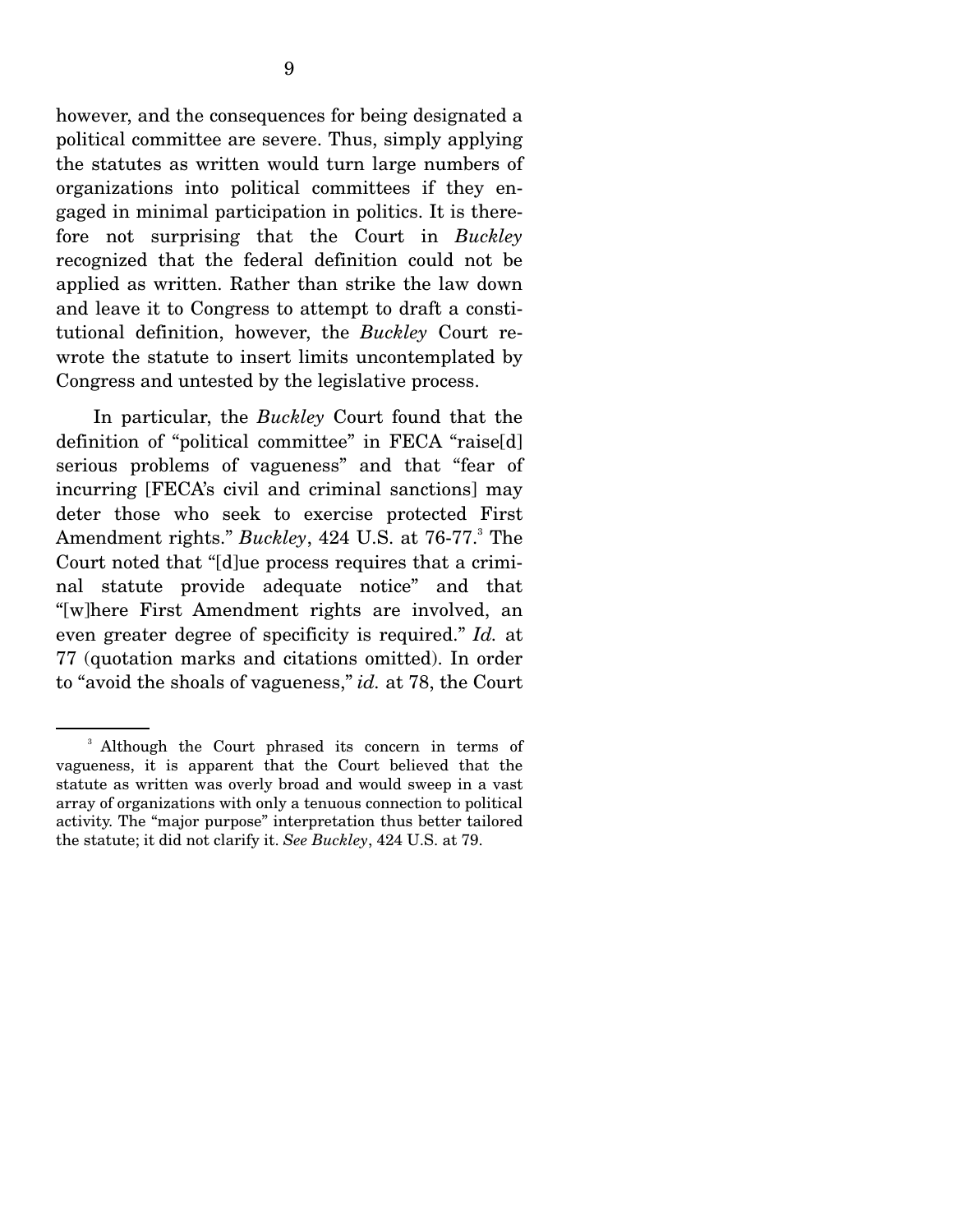interpreted the statute to "only encompass organizations that are under the control of a candidate *or the major purpose of which is the nomination or election of a candidate*." *Id.* at 79 (emphasis added). The Court adopted this interpretation from two lower court decisions construing the term "political committee" to not apply to organizations that do not have as their central organizational goal the election of candidates. *Id.* at 79 n.106 (citing *U.S. v. Nat'l Comm. for Impeachment*, 469 F.2d 1135, 1139-42 (2d Cir. 1972), and *Am. Civil Liberties Union, Inc. v. Jennings*, 366 F. Supp. 1041, 1055-57 (D.D.C. 1973) (three-judge panel), *vacated as moot, Staats v. Am. Civil Liberties Union, Inc.*, 422 U.S. 1030 (1975)). In those cases, the courts defined "political committee" to apply only to those groups "organized or at least authorized by a particular candidate and whose principal focus is a specific campaign" in order to comply with Congress's primary concern in passing the law and to avoid "serious constitutional issues" that could result in a "dampening effect on first amendment rights and the potential for arbitrary administrative action." *Nat'l Comm. for Impeachment*, 469 F.2d at 1140-42.

 Given the similarities among definitions of "political committee" in states across the country, other federal and state courts applied limiting interpretations to the definition. *See Iowa Right to Life Comm. v. Tooker*, 717 F.3d 576, 596 (8th Cir. 2013); *Ctr. for Individual Freedom v. Madigan*, 697 F.3d 464, 487 (7th Cir. 2012); *Nat'l Org. for Marriage v. McKee*, 649 F.3d 34, 54-55 (1st Cir. 2011); *Minn. Citizens*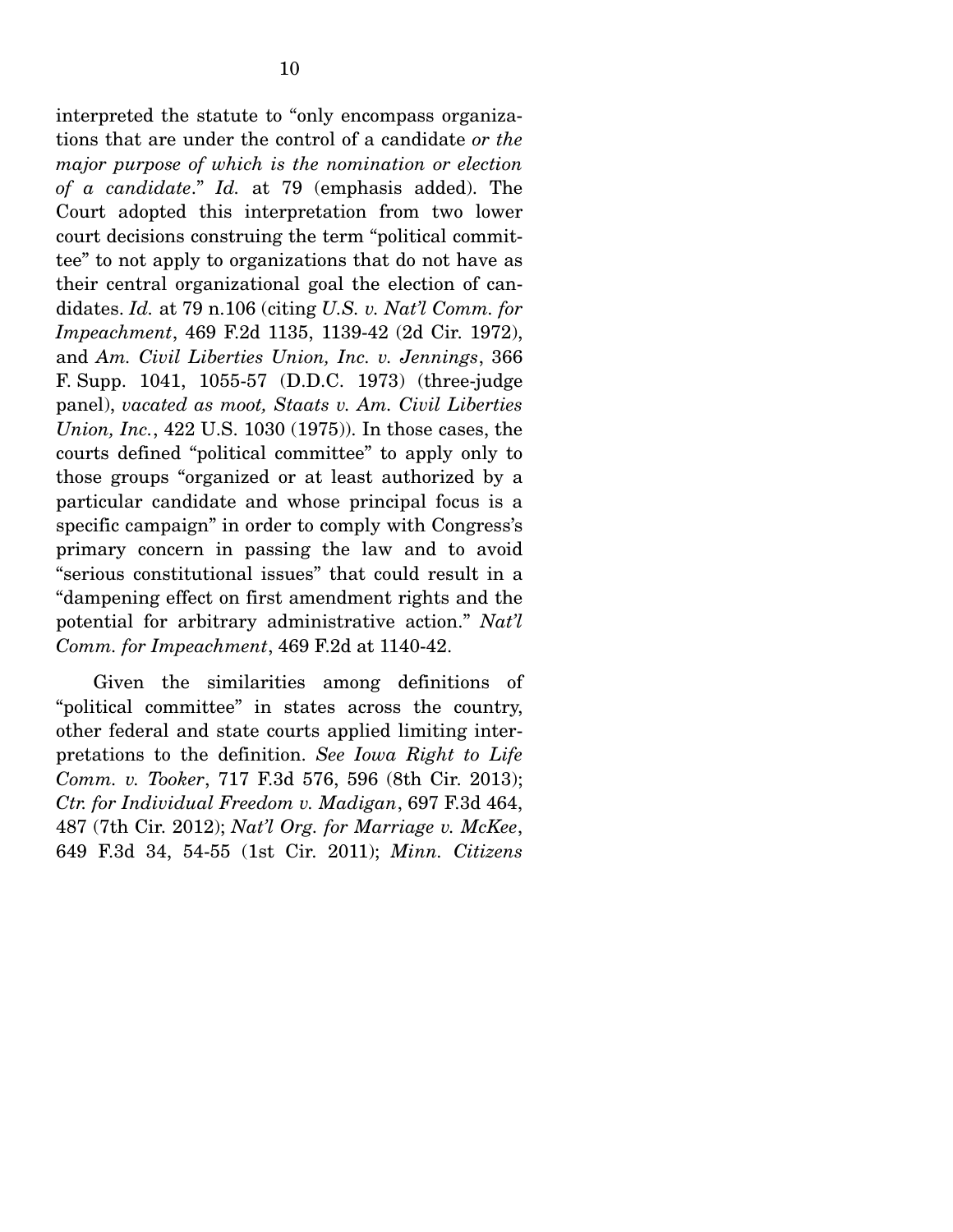*Concerned for Life, Inc. v. Swanson*, 692 F.3d 864, 871 (8th Cir. 2012); *Human Life of Wash., Inc. v. Brumsickle*, 624 F.3d 990, 1016 (9th Cir. 2010); *N.M. Youth Organized v. Herrera*, 611 F.3d 669, 677 (10th Cir. 2010); *N.C. Right to Life, Inc. v. Leake*, 525 F.3d 274, 289 (4th Cir. 2008) ("*NCRTL*"); *Indep. Inst. v. Coffman*, 209 P.3d 1130, 1139 (Colo. App. 2008). So far as *amicus curiae* has been able to determine, no court has applied a definition of political committee similar to that found in FECA as it is written.

 Unfortunately, no court at any level has ever paused to consider whether the varying definitions of "political committee" are appropriate subjects to which to apply the doctrine of constitutional avoidance.<sup>4</sup> While this Court has long applied limiting constructions to federal statutes "reasonably susceptible of two interpretations" in order to avoid vagueness concerns, *U.S. ex rel. Att'y Gen. v. Delaware & Hudson Co.*, 213 U.S. 366, 407 (1909), it has done so only when such a construction is "fairly possible." *Skilling v. U.S.*, 561 U.S. 358, 405-06 (2010). *See also U.S. v. Rumely*, 345 U.S. 41, 45 (1953) (noting that constitutional avoidance is appropriate when there is "the choice of fair alternatives").

<sup>4</sup> This is assuming that the doctrine itself is legitimate – the Constitution does not require it and it is at the very least questionable whether the judicial role includes rewriting unconstitutional statutes so that the government may win. *See*  Clark M. Neily III, *Terms of Engagement: How Our Courts Should Enforce the Constitution's Promise of Limited Government* 80 (2013).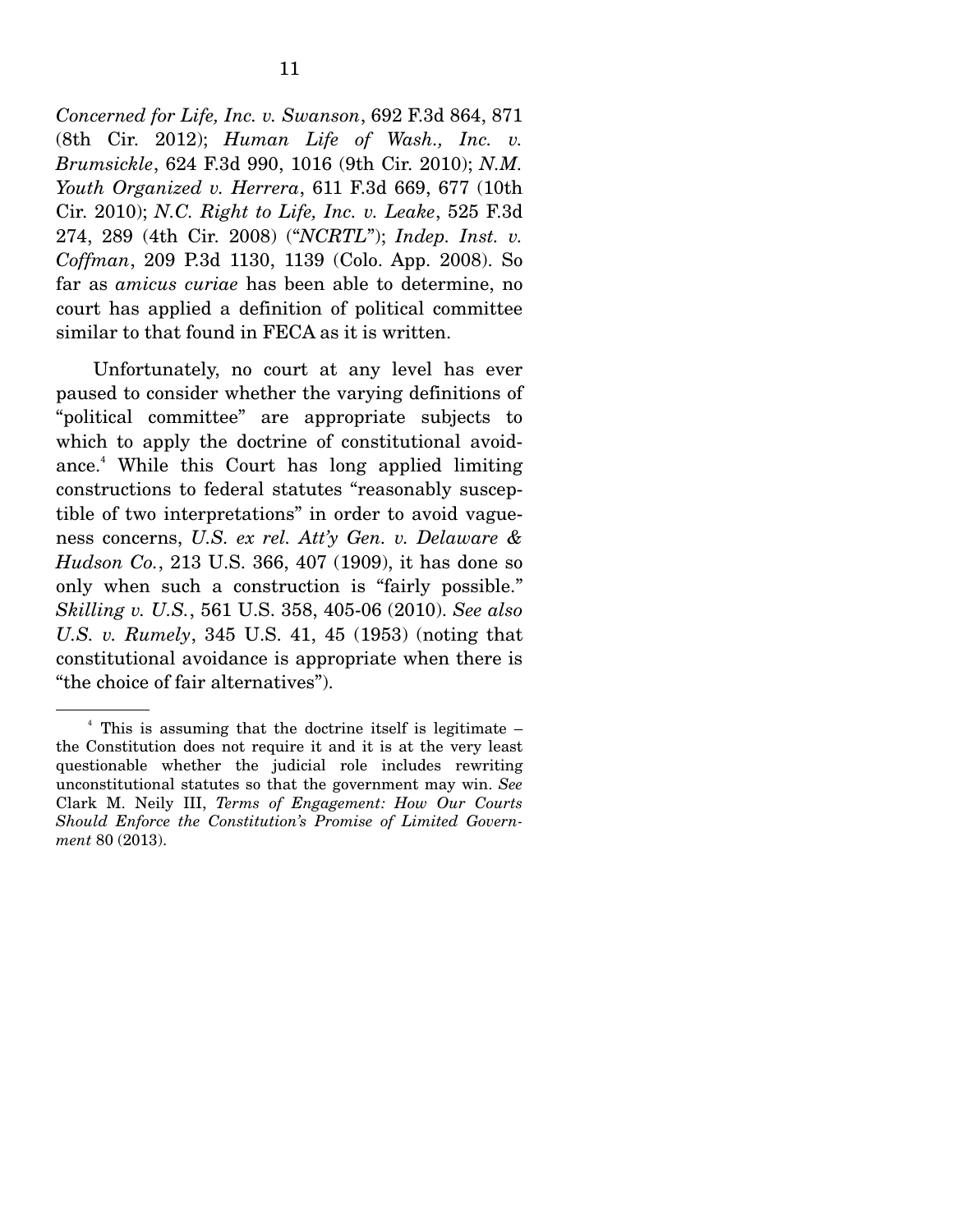The definition of "political committee" in FECA was not a choice between two reasonable interpretations, however. It was a choice between an interpretation that recognized the statute's constitutional problems versus completely rewriting it to lessen its scope, all without the benefit of legislative testimony, deliberation, or negotiation.

 In other words, what the Court did in *Buckley* was "make a new law, not ... enforce an old one." *Skilling*, 561 U.S. at 425 (Scalia, J., concurring) (quoting *U.S. v. Reese*, 92 U.S. 214, 221 (1876)). This case presents the opportunity to reverse that mistake. If there is a definition of "political committee" that justifies the burden on political speech that accompanies that designation, it is the responsibility of the legislature to discover it. Under no circumstances, however, should speakers in American politics be forced to determine whether they are to become political committees based on vague criteria that does not appear in the statute and whose boundaries are impossible to ascertain. *Cf. Citizens United*, 558 U.S. at 324 ("The First Amendment does not permit laws that force speakers to retain a campaign finance attorney . . . or seek declaratory rulings before discussing the most salient political issues of our day").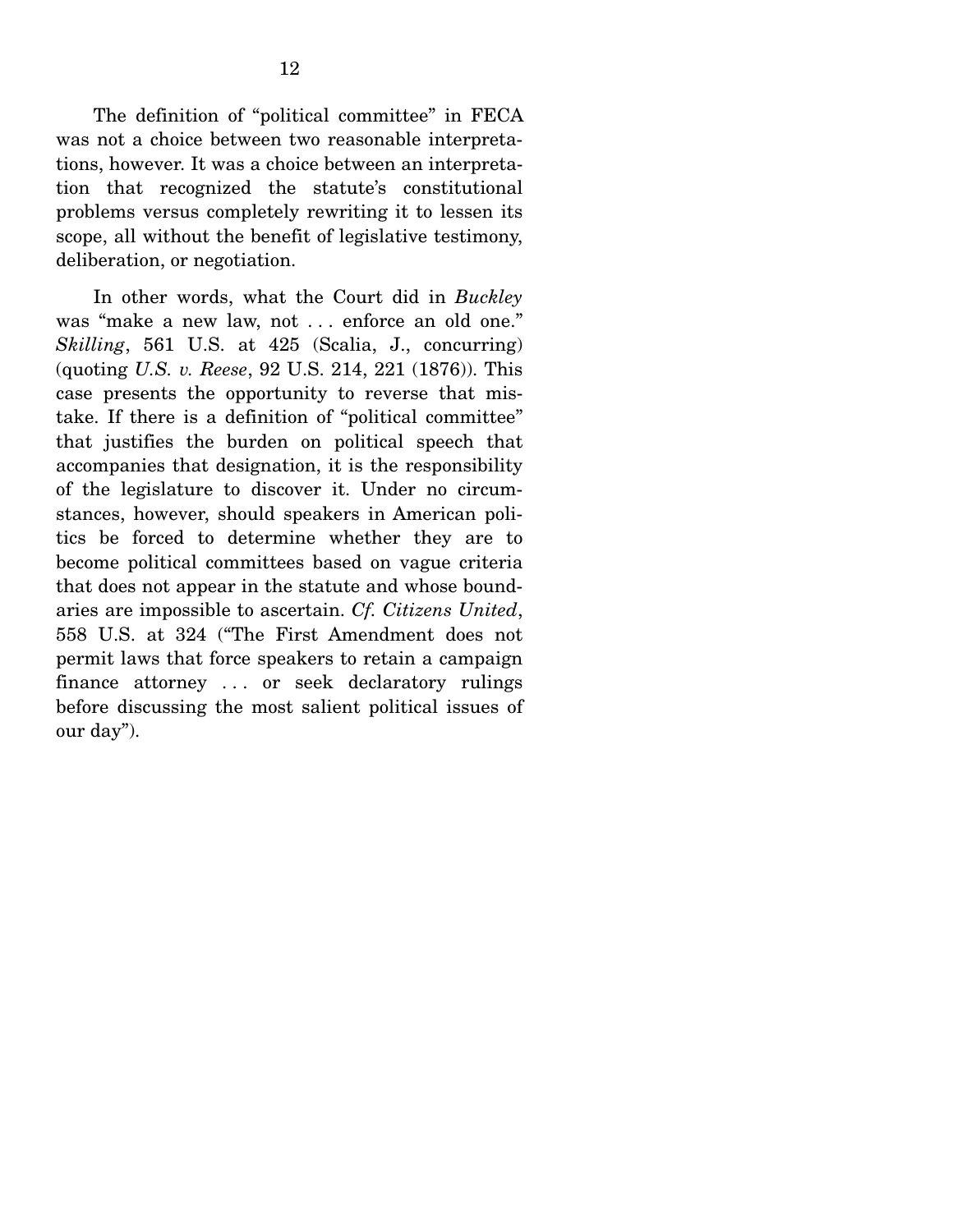## **C. THE COURT'S MISAPPLICATION OF THE DOCTRINE OF CONSTITUTION-AL AVOIDANCE HAS RESULTED IN CONFLICTING AND UNEVEN APPLI-CATIONS ACROSS THE CIRCUITS AND IN THE STATES.**

 The end result of the Court's misapplication of the doctrine of constitutional avoidance in *Buckley* has been many years of confusion and inconsistency. Courts have struggled with whether *Buckley*'s interpretation sets a floor on which organizations may be considered political committees, whether there are other criteria that the courts may (or should) consider, and whether statutes that depart from the *Buckley* formulation are constitutional.

 The courts are even divided on whether *Buckley*'s formulation was just an interpretation of a statute or a constitutional demand. For instance, the courts that have permitted states to regulate entities that have "a" major purpose have concluded that the Court's limiting construction in *Buckley* was not a constitutional mandate, but simply a matter of statutory interpretation. *See Ctr. for Individual Freedom*, 697 F.3d at 487; *Nat'l Org. for Marriage v. McKee*, 649 F.3d at 59; and *Human Life of Wash.*, 624 F.3d at 1009-10. The Washington Supreme Court did not go so far – it held instead that a narrow reading of the definition of "political committee" required "some stringent purpose requirement" in order "to satisfy First Amendment concerns," but that the "more stringent 'the' primary purpose test . . . would likely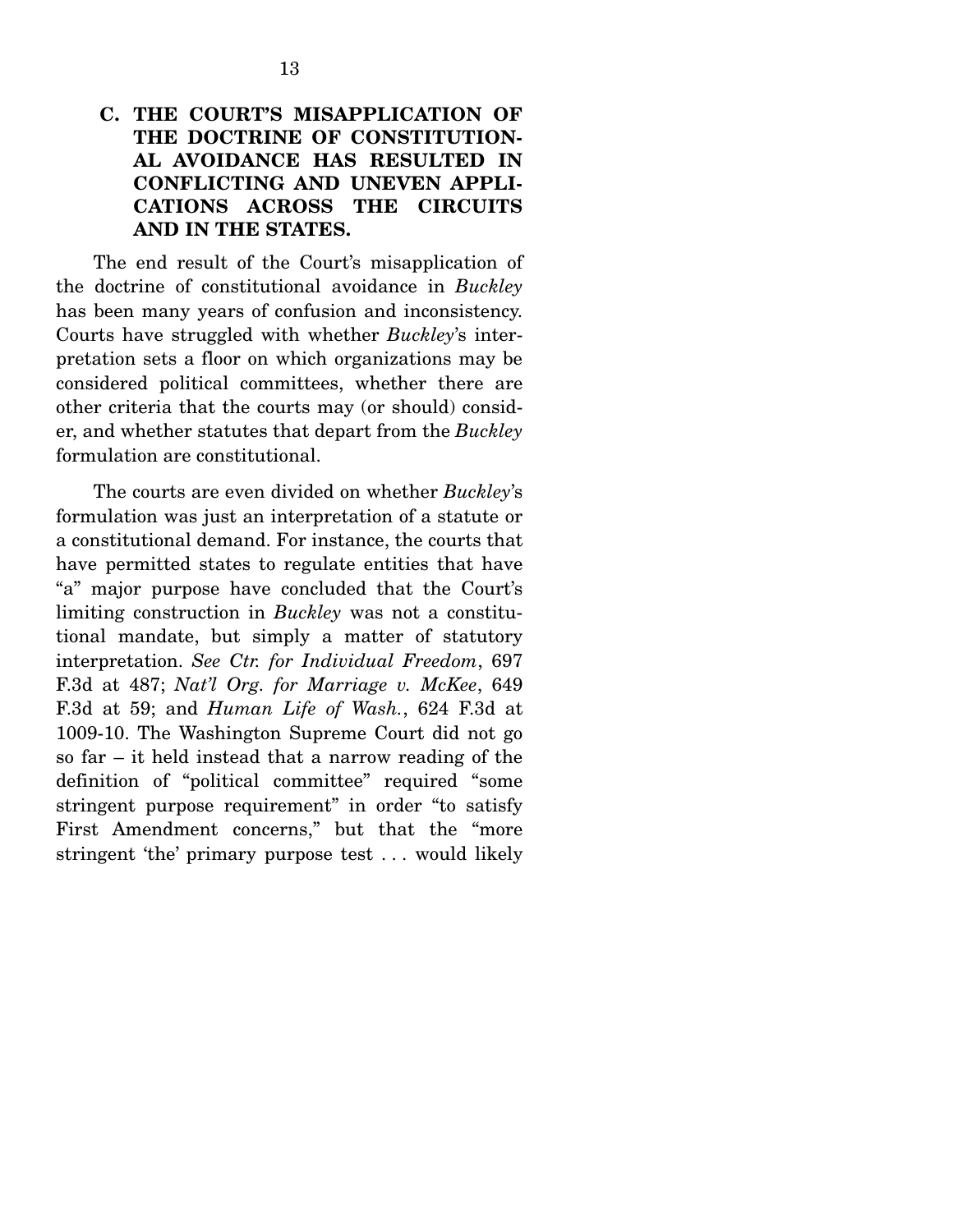contravene the intent of the [Washington] voters to extend the reach of this state's filing and disclosure requirements as much as possible and is not necessary to satisfy the First Amendment." App. 37. The Fourth Circuit, on the other hand, concluded "that the Court in *Buckley* did indeed mean exactly what it said when it held that an entity must have '*the* major purpose' of supporting or opposing a candidate to be designated a political committee." *NCRTL*, 525 F.3d at 288.

 In other words, the courts cannot agree on what the nature of the test for a political committee is, what standards are encompassed in the test, whether there are other factors that may or should be considered, or even what the precedential status of *Buckley* is. Given that the consequences of being designated a political committee are so severe, the standards for becoming one should be clearly set out in the statute, not gleaned from judicial decisions that vary from state to state and circuit to circuit. In the area of political speech, such ambiguity is unacceptable and damaging to our political process. This Court should therefore grant the Petition, strike down Washington's unconstitutionally broad definition of "political committee," and leave it to the Washington Legislature or the people of the state to fashion regulations on political committees that are narrowly defined and objectively clear.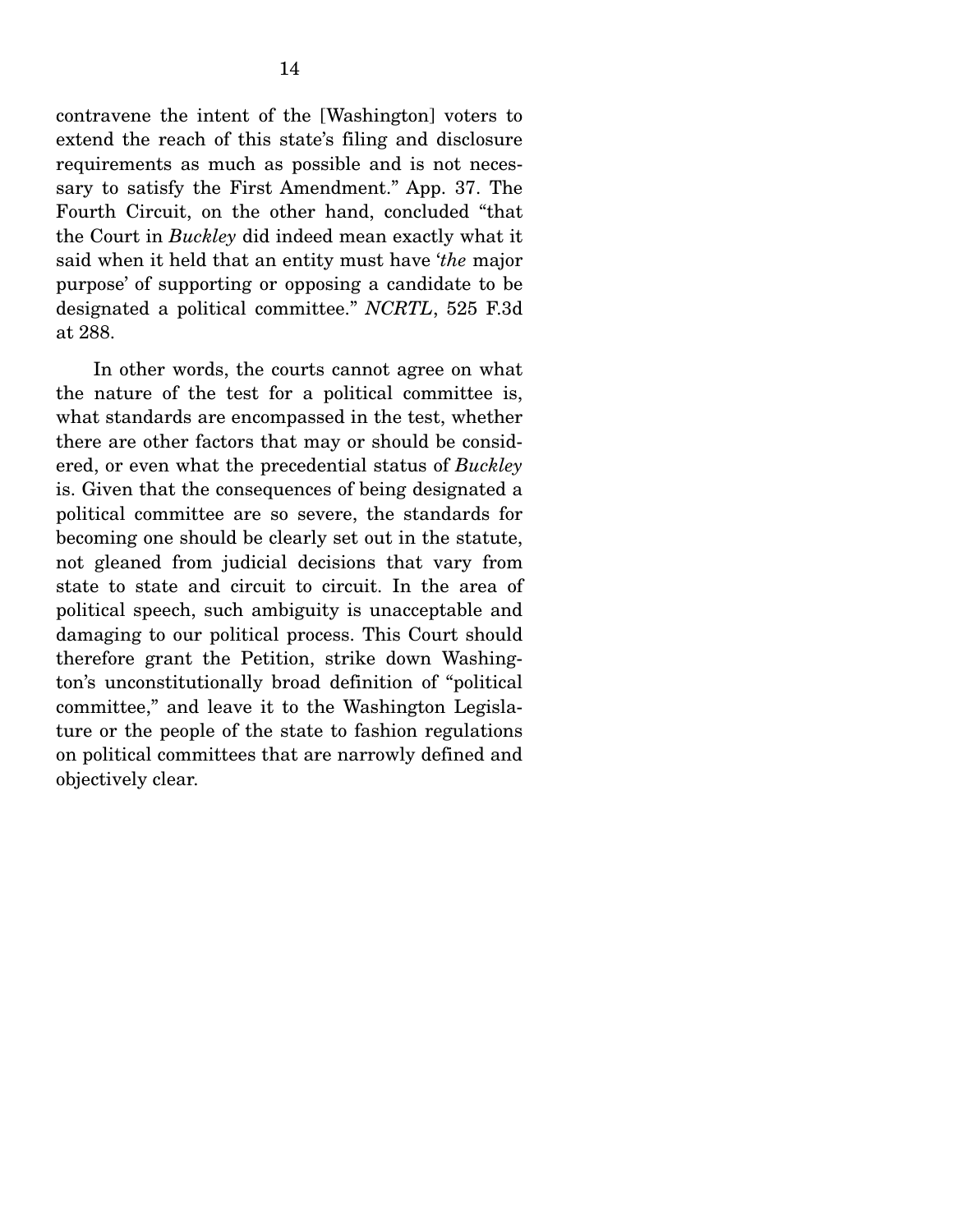**PROBLEMS.**

**AND CREATES SIGNIFICANT VAGUENESS** 

 As the Fourth Circuit noted in *NCRTL, Buckley* says that political committee status may only be extended to those organizations that have "the" major purpose of supporting or opposing a candidate. *NCRTL*, 525 F.3d at 288. Even if this Court were to adhere to the *Buckley* formulation, the Washington Supreme Court here, and the circuit courts it relied upon, misapplied it. The Washington Supreme Court's rewriting of *Buckley* (which was, as noted above, already a rewriting of FECA) creates an amorphous standard subject to abuse. And as the events of this case show, it is a standard that is impossible to apply with any consistency.

 In that regard, the final tally in this case is that five PDC commissioners, PDC staff, and one trial court judge found that BIAW does not have as one of its primary purposes electoral activities. Eight state supreme court justices and two courts of appeals' judges believe that there is a question of fact whether it does. One court of appeals judge has come to both conclusions. One state supreme court justice has concluded that BIAW does not have political activities as one of its major purposes. The parties – sophisticated participants in Washington politics – do not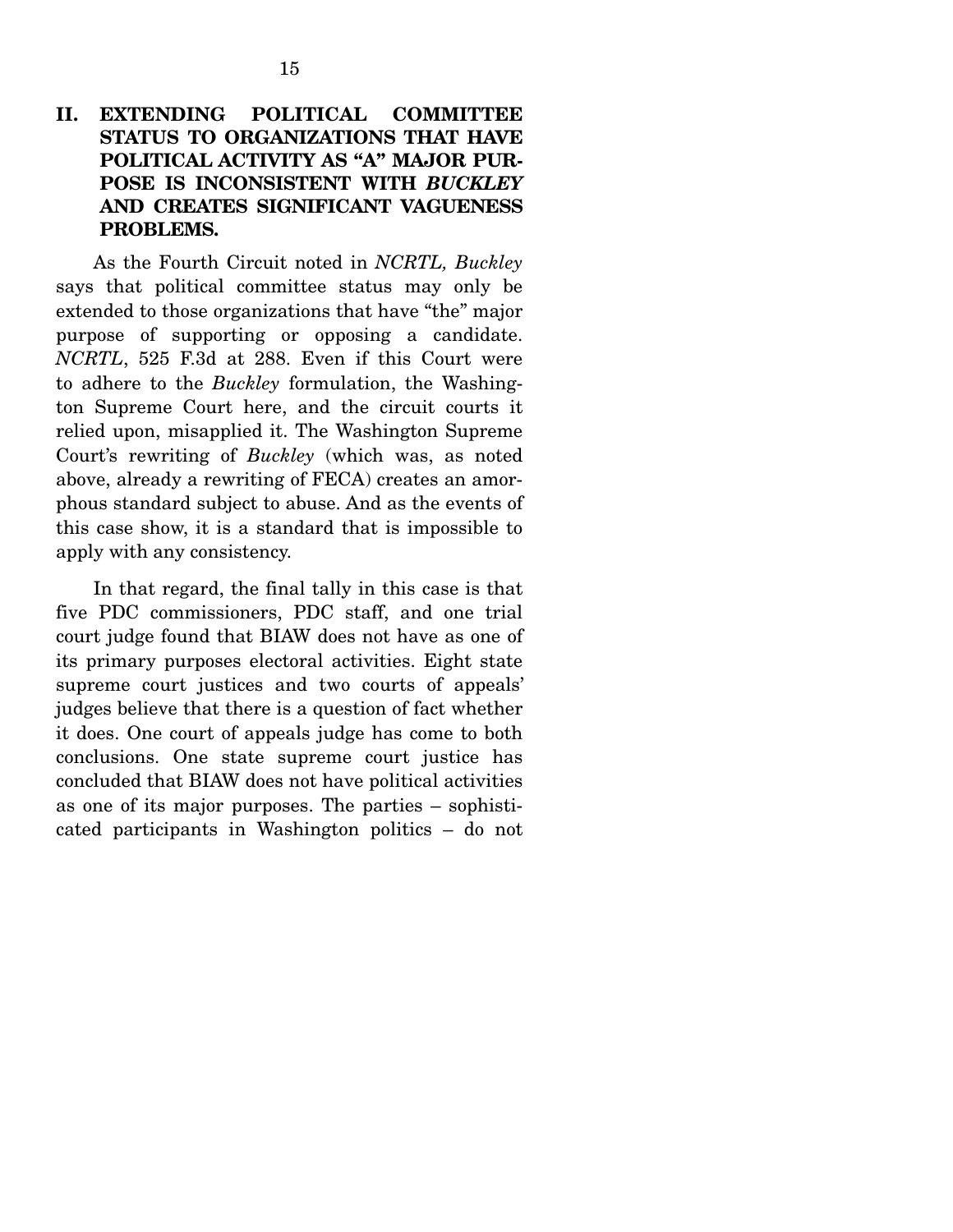agree on the answer or on what evidence should be examined to arrive at it.

 Specifically, after an investigation, the PDC concluded that BIAW did not have as one of its primary purposes electoral activity. The trial court concluded likewise. On appeal, two courts of appeals' judges concluded that there was an issue of material fact whether BIAW had as one of its primary purposes electoral activities because of "evidence from which it may be inferred that supporting Rossi's campaign was a top priority for BIAW leading up to the 2008 election and that BIAW made significant efforts toward that end." App. 125. This evidence was statements from BIAW personnel about the importance of the governor's race for BIAW. The court did not measure BIAW's electoral activities against all its other activities or examine whether BIAW did all – or any – of the things mentioned in the statements. App. 125-28. Judge Grosse dissented, arguing that there was "insufficient evidence in this record to support such a finding or findings." *Id.* at 130 (Grosse, J., dissenting). On rehearing, however, Judge Grosse joined his colleagues to conclude that there was an issue of fact as to whether BIAW did have a primary purpose of electoral activities. App. 105.

 The Washington Supreme Court determined that there was a question of fact of whether BIAW had political activities as one of its major purposes based not on what BIAW actually did, but on statements made by BIAW personnel. App. 38-39. Chief Justice Madsen looked at the same evidence and concluded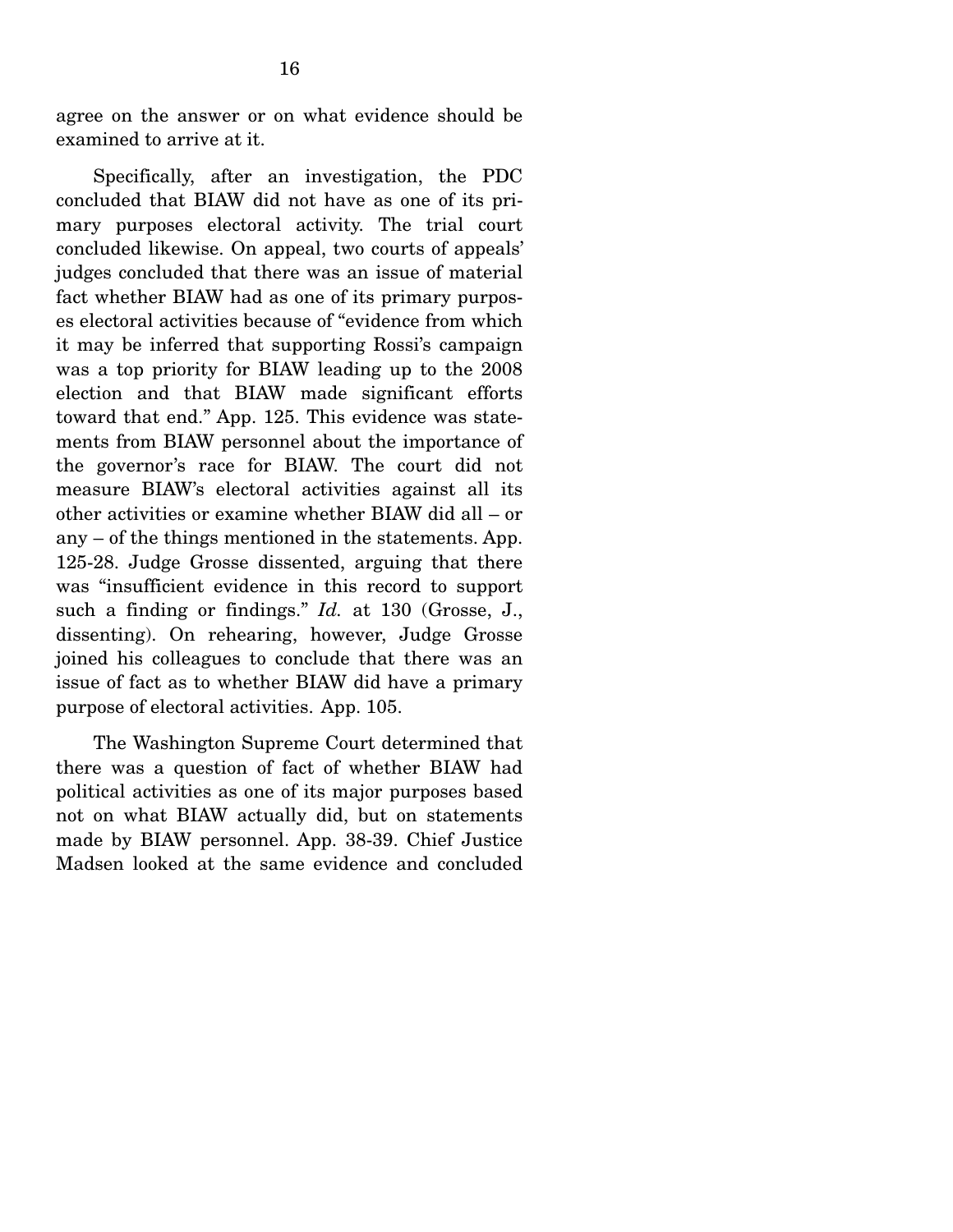that BIAW did not have political activity as one of its major purposes. App. 55-62 (Madsen, C.J., concurring and dissenting).

 This is not a standard – it is a lack of a standard. The fact that, after years of court proceedings, no one can objectively say whether BIAW had electoral activity as "a" major purpose demonstrates that the "a" major purpose standard is unacceptably and irredeemably indeterminate. As the Fourth Circuit recognized, the "a" major purpose test is essentially formless. *NCRTL*, 525 F.3d at 290. Just trying to determine the contours of the test shows how inherently subjective it is. For instance, how many purposes can an organization have before one of its major purposes is electoral activity? What percentage of activity makes an activity "major"? To what time period should a speaker or the government look to determine whether political activity is a major purpose of the organization? Do the statements of an organization's personnel weigh more than the organization's actual activities, as the Washington Supreme Court seems to suggest?

 Who knows? The Washington Supreme Court's standard – such as it is – is " 'incapable of workable application'" and forces BIAW and all other Washington multi-purpose organizations to engage in " 'costly, fact-dependent litigation'" in order to figure out their status under the law. *FEC v. Wis. Right to Life, Inc.*, 551 U.S. 449, 468 (2007). This is precisely the kind of standard this Court has said is